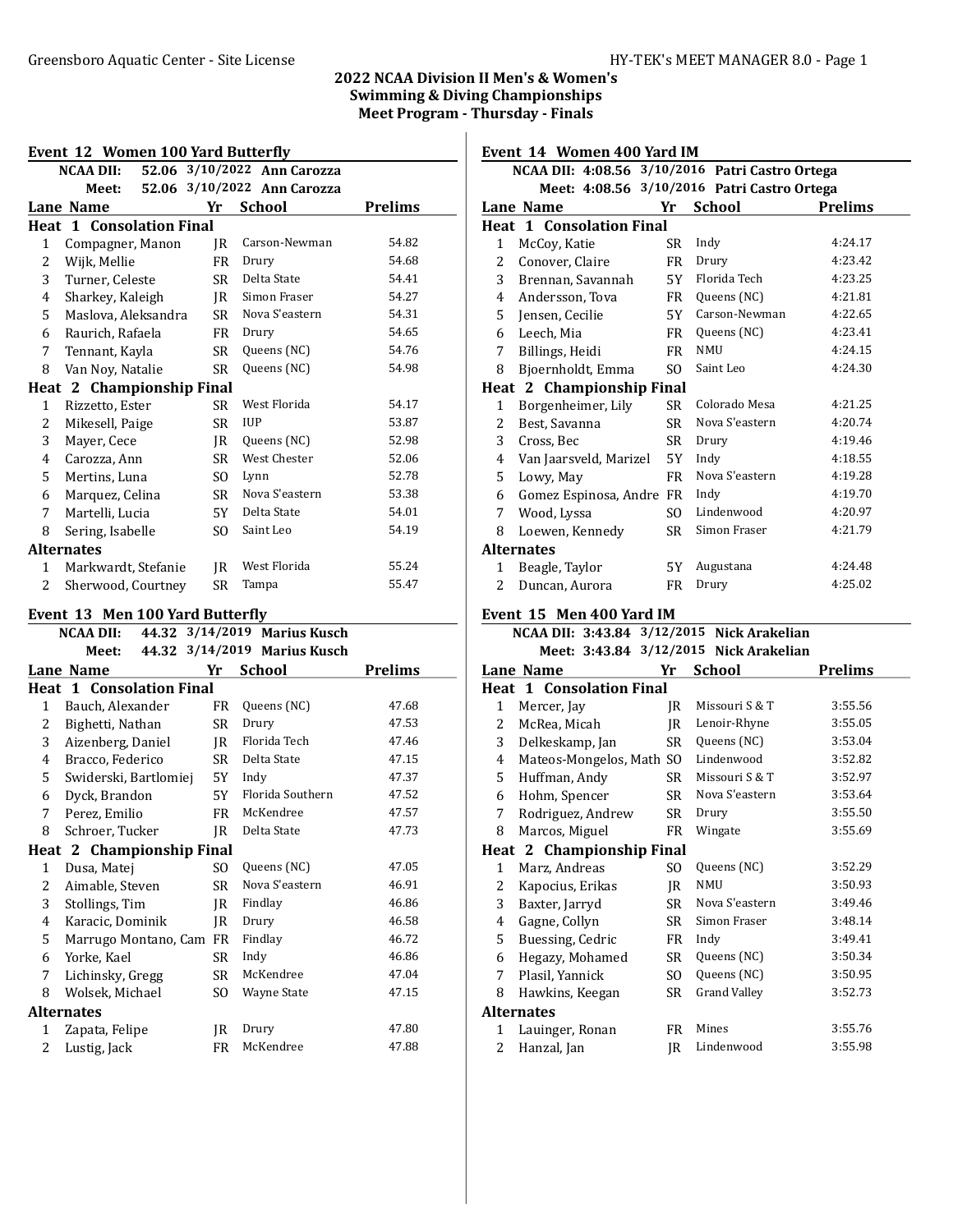# 2022 NCAA Division II Men's & Women's Swimming & Diving Championships

| Event 16 Women 200 Yard Freestyle |                                 |                           |                |                                             |                                                 |                |  |
|-----------------------------------|---------------------------------|---------------------------|----------------|---------------------------------------------|-------------------------------------------------|----------------|--|
|                                   |                                 |                           |                |                                             | NCAA DII: 1:44.44 2/10/2016 Patri Castro Ortega |                |  |
|                                   |                                 |                           |                | Meet: 1:45.27 3/12/2015 Patri Castro Ortega |                                                 |                |  |
|                                   | <b>Lane Name</b>                |                           | Yr             |                                             | School                                          | <b>Prelims</b> |  |
|                                   | <b>Heat 1 Consolation Final</b> |                           |                |                                             |                                                 |                |  |
| $\mathbf{1}$                      | Lawrence, Caroline              |                           | FR             |                                             | Queens (NC)                                     | 1:50.49        |  |
| 2                                 | White, Lauren                   |                           | IR             |                                             | Colorado Mesa                                   | 1:50.31        |  |
| 3                                 | Maruszczyk, Beata               |                           | SO.            |                                             | Lindenwood                                      | 1:50.15        |  |
| 4                                 | Durkin, Keeley                  |                           | SO.            |                                             | West Chester                                    | 1:50.02        |  |
| 5                                 | Fox, Jordan                     |                           | JR             |                                             | Wayne State                                     | 1:50.08        |  |
| 6                                 | Grasso, Giulia                  |                           | JR             |                                             | Queens (NC)                                     | 1:50.19        |  |
| 7                                 | Niness, Mikayla                 |                           | SO.            |                                             | West Chester                                    | 1:50.38        |  |
| 8                                 | Taraska, Silvija                |                           | 5Y             |                                             | Gannon                                          | 1:50.66        |  |
|                                   | Heat 2 Championship Final       |                           |                |                                             |                                                 |                |  |
| 1                                 | Wright, Kelsea                  |                           | SR             |                                             | Colorado Mesa                                   | 1:49.91        |  |
| 2                                 | White, Montana                  |                           | FR             |                                             | Azusa Pacific                                   | 1:49.81        |  |
| 3                                 | Meklensek, Tori                 |                           | FR             |                                             | Simon Fraser                                    | 1:49.62        |  |
| 4                                 | Gumina, Monica                  |                           | JR             |                                             | Queens (NC)                                     | 1:47.00        |  |
| 5                                 | Caylor, Krystal                 |                           | 5Y             | Indy                                        |                                                 | 1:48.95        |  |
| 6                                 | Olivieri, Beatriz B             |                           | <b>SR</b>      |                                             | Rollins                                         | 1:49.79        |  |
| 7                                 | Agger, Kate                     |                           | <b>SR</b>      |                                             | Wingate                                         | 1:49.84        |  |
| 8                                 | Melilli, Danielle               |                           | JR             |                                             | Queens (NC)                                     | 1:49.95        |  |
|                                   | <b>Alternates</b>               |                           |                |                                             |                                                 |                |  |
| 1                                 | Matoskova, Katerina             |                           | SO.            |                                             | Colorado Mesa                                   | 1:50.74        |  |
| 2                                 | Rautemberg, Nicole              |                           | SR             |                                             | Florida Tech                                    | 1:50.83        |  |
|                                   |                                 |                           |                |                                             |                                                 |                |  |
|                                   | Event 17 Men 200 Yard Freestyle |                           |                |                                             |                                                 |                |  |
|                                   |                                 |                           |                |                                             | NCAA DII: 1:32.46 3/10/2016 Dion Dreesens       |                |  |
|                                   |                                 |                           |                |                                             | Meet: 1:32.46 3/10/2016 Dion Dreesens           |                |  |
|                                   | Lane Name                       |                           | Yr             |                                             | <b>School</b>                                   | <b>Prelims</b> |  |
|                                   | <b>Heat 1 Consolation Final</b> |                           |                |                                             |                                                 |                |  |
| $\mathbf{1}$                      | Bielecki, Janek                 |                           | FR             |                                             | Fresno Pacific                                  | 1:37.59        |  |
| 2                                 | Snitko, Marcel                  |                           | JR             |                                             | Wingate                                         | 1:37.02        |  |
| 3                                 | Krastev, Radostin               |                           | FR             |                                             | Lindenwood                                      | 1:36.64        |  |
| 4                                 | Heredia, Brandon                |                           | <b>SR</b>      | <b>OCU</b>                                  |                                                 | 1:36.23        |  |
| 5                                 | Fath, Leo                       |                           | JR             |                                             | Simon Fraser                                    | 1:36.52        |  |
| 6                                 | Flower, Thomas                  |                           | FR             |                                             | Nova S'eastern                                  | 1:36.76        |  |
| 7                                 | Erwee, Luke                     |                           | SR             |                                             | Queens (NC)                                     | 1:37.08        |  |
| 8                                 | Djaballah, Anisse               |                           | JR             |                                             | Drury                                           | 1:37.75        |  |
| Heat 2                            |                                 | <b>Championship Final</b> |                |                                             |                                                 |                |  |
| $\mathbf{1}$                      | Lockhart, Ward                  |                           | SO.            |                                             | Rollins                                         | 1:36.16        |  |
| 2                                 | Skinner, Xander                 |                           | 5Y             |                                             | McKendree                                       | 1:35.88        |  |
| 3                                 | Van Leeuwen, Ruben              |                           | 5Υ             |                                             | Lewis                                           | 1:35.62        |  |
| 4                                 | Kunert, Alex                    |                           | SR             |                                             | Queens (NC)                                     | 1:35.17        |  |
| 5                                 | Cook-Weeks, Skyler              |                           | SR             |                                             | Queens (NC)                                     | 1:35.61        |  |
| 6                                 | Berecz, Balazs                  |                           | JR             |                                             | Queens (NC)                                     | 1:35.85        |  |
| 7                                 | Ostrowski, Karol                |                           | SO             |                                             | Drury                                           | 1:35.99        |  |
| 8                                 | Yavari, Alireza                 |                           | S <sub>O</sub> |                                             | McKendree                                       | 1:36.23        |  |
|                                   | <b>Alternates</b>               |                           |                |                                             |                                                 |                |  |
| $\mathbf{1}$                      | Vandergraaf, Ean                |                           | SR             |                                             | Drury                                           | 1:37.77        |  |
| $\overline{c}$                    | Laperriere, Matheus             |                           | JR             |                                             | Colorado Mesa                                   | 1:37.95        |  |

# Meet Program - Thursday - Finals

|                                   | Event 19 Women 400 Yard Medley Relay      |       |                  |  |  |
|-----------------------------------|-------------------------------------------|-------|------------------|--|--|
|                                   | NCAA DII: 3:35.70 3/14/2019 Queens (NC)   |       |                  |  |  |
|                                   | P Lapshina, M Prayson, G DaCruz, K Dobson |       |                  |  |  |
|                                   | Meet: 3:35.70 3/14/2019 Queens (NC)       |       |                  |  |  |
| Lapshina, Prayson, DaCruz, Dobson |                                           |       |                  |  |  |
|                                   | Lane Team                                 | Relay | <b>Seed Time</b> |  |  |
|                                   | Heat 1 of 3 Finals                        |       |                  |  |  |
| 1<br>$\overline{2}$               |                                           |       |                  |  |  |
| 3                                 | <b>Grand Valley</b>                       |       | <b>NT</b>        |  |  |
| 4                                 | <b>NMU</b>                                |       | 3:45.94          |  |  |
| 5                                 | Wingate                                   |       | <b>NT</b>        |  |  |
| 6                                 |                                           |       |                  |  |  |
| 7                                 |                                           |       |                  |  |  |
| 8                                 |                                           |       |                  |  |  |
|                                   | Heat 2 of 3 Finals                        |       |                  |  |  |
| 1                                 | Saint Leo                                 |       | 3:45.84          |  |  |
| 2                                 | Colorado Mesa                             |       | 3:45.22          |  |  |
| 3                                 | Lynn                                      |       | 3:44.57          |  |  |
| $\overline{4}$                    | Tampa                                     |       | 3:42.90          |  |  |
| 5                                 | Lindenwood                                |       | 3:43.59          |  |  |
| 6                                 | Delta State                               |       | 3:45.13          |  |  |
| 7                                 | Florida Southern                          |       | 3:45.58          |  |  |
| 8                                 | West Florida                              |       | 3:45.88          |  |  |
|                                   | Heat 3 of 3 Finals                        |       |                  |  |  |
| $\mathbf{1}$                      | Simon Fraser                              |       | 3:42.73          |  |  |
| 2                                 | <b>West Chester</b>                       |       | 3:42.35          |  |  |
| 3                                 | Indy                                      |       | 3:39.49          |  |  |
| 4                                 | Nova S'eastern                            |       | 3:37.18          |  |  |
| 5                                 | Queens (NC)                               |       | 3:38.60          |  |  |
| 6                                 | Drury                                     |       | 3:40.54          |  |  |
| 7                                 | Carson-Newman                             |       | 3:42.60          |  |  |
| 8                                 | <b>MSU Mankato</b>                        |       | 3:42.86          |  |  |
|                                   | Event 20 Men 400 Yard Medley Relay        |       |                  |  |  |

#### Event 20 Men 400 Yard Medley Relay

|                                  | NCAA DII: 3:07.38 3/9/2017       |              | Queens (NC) |                  |  |  |
|----------------------------------|----------------------------------|--------------|-------------|------------------|--|--|
| Pijulet, Fedyna, Kusch, Dreesens |                                  |              |             |                  |  |  |
|                                  | Meet: 3:07.38 3/9/2017           |              | Queens (NC) |                  |  |  |
|                                  | Pijulet, Fedyna, Kusch, Dreesens |              |             |                  |  |  |
|                                  | Lane Team                        | <b>Relay</b> |             | <b>Seed Time</b> |  |  |
|                                  | Heat 1 of 3 Finals               |              |             |                  |  |  |
| 1                                |                                  |              |             |                  |  |  |
| 2                                | Saint Leo                        |              |             | 3:16.22          |  |  |
| 3                                | Henderson St.                    |              |             | 3:15.92          |  |  |
| 4                                | <b>NMU</b>                       |              |             | 3:15.52          |  |  |
| 5                                | <b>UMSL</b>                      |              |             | 3:15.78          |  |  |
| 6                                | Wayne State                      |              |             | 3:16.21          |  |  |
| 7                                |                                  |              |             |                  |  |  |
| ∽                                |                                  |              |             |                  |  |  |